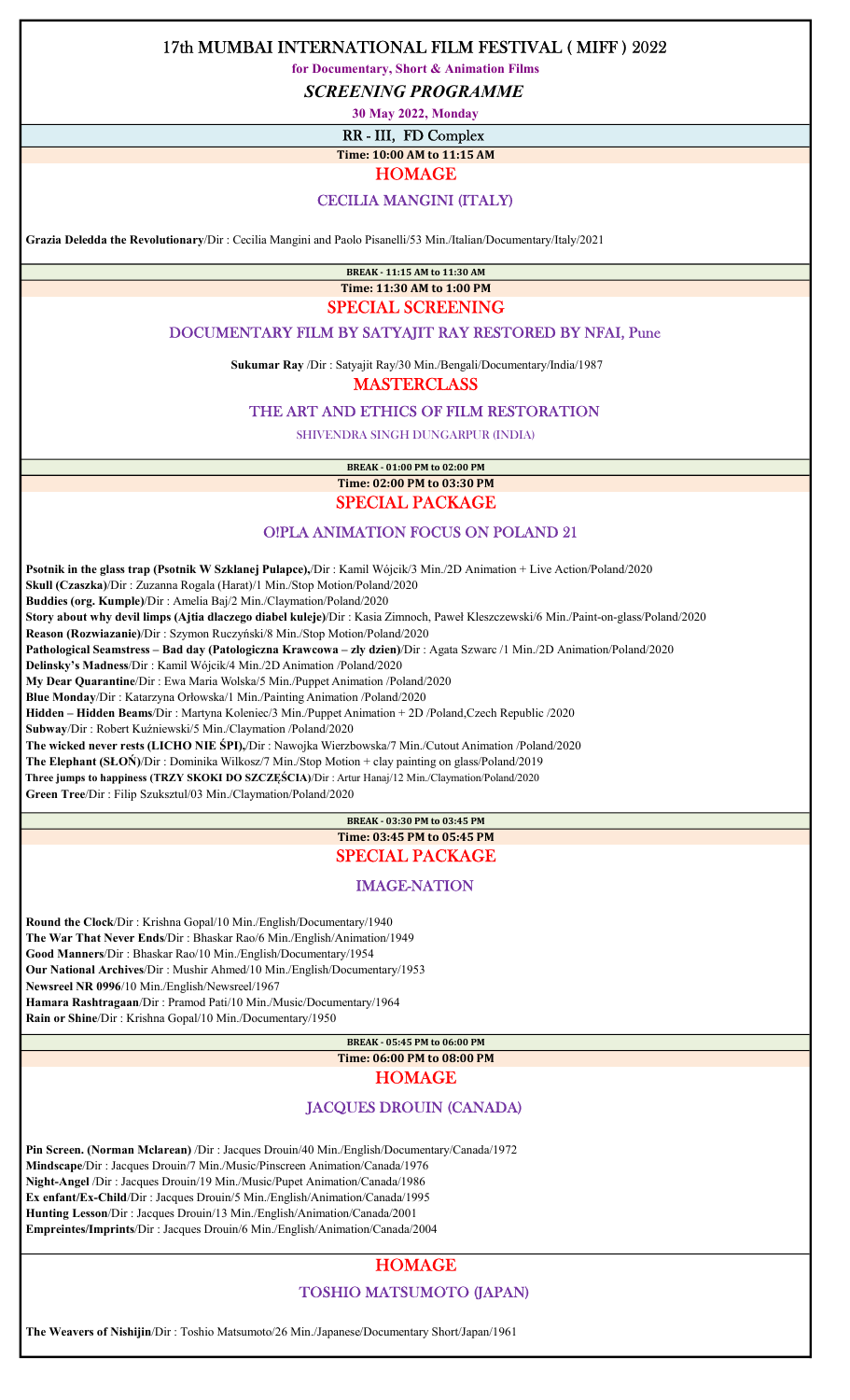for Documentary, Short & Animation Films

SCREENING PROGRAMME

31 May 2022, Tuesday

RR - III, FD Complex

# Time: 10:00 AM to 11:30 AM

## HOMAGE

 Pratibha/Dir : Mukesh Chandra/21 Min./Hindi/Documentary Drama/1999 Ek Tha Kaua/Dir : Paul S. Koli/5 Min./Hindi/Animation/2009 Connoisseur?/Dir : R. R. Swamy/3 Min./Music/Animation/1988 Picasso : Metamorphoses/Dir : Nandkumar Sadamate/21 Min./English/Documentary/2003 Don't Wait Until Dark /Dir : Bhakti J. Pulekar/4 Min./Hindi/Animation/2008 Future Canvas/Dir : Yash Pal Chaudhary/15 Min./English/Documentary/1973

> BREAK - 11:30 AM to 11:45 AM Time: 11:45 AM to 1:00 PM SPECIAL PACKAGE

### IMAGE-NATION

 The Case of Mr. Critic/Dir : Ravi Prakash/11 Min./English/Documentary/1954 Banyan Deer/Dir : G. H. Saraiya, Shanti Varma and Ahmed Lateef/9 Min./English/Animation/1959 Gift for The Nation/Dir : Dilip Jamdar/3 Min./English/Short Fiction/1962 Citizenship Through Television/Dir : Krishna Kapil/20 Min./English/Documentary/1961 Past in The Present/Dir : NVK Murthy and Jagmohan/17 Min./English/Documentary/1970

### BREAK - 01:00 PM to 02:00 PM Time: 02:00 PM to 03:30 PM

## **MASTERCLASS**

### MY CREATIVE PROCESS

REGINA PESSOA (PORTUGAL)

BREAK - 03:30 PM to 03:45 PM Time: 03:45 PM to 05:45 PM

SPECIAL PACKAGE

## PORTRAITS FROM THE NORTH-EAST

 The Galos/Dir : Apak Dadum/24 Min./Documentary/Arunachal Pradesh/2021 Naoka (To be illusions!! Dying and lies!!)/Dir : Arindam Barooah/22 Min./Short Fiction/Assam/2022 A Little Sunshine/Dir : Suman Duwara/27 Min./Short Fiction/Assam/2022 The assamese sikhs/Dir : Jagjit Singh/42 Min./Documentary/Assam/2021

> BREAK - 05:45 PM to 06:00 PM Time: 06:00 PM to 08:00 PM

# SPECIAL PACKAGE

## COUNTRY FOCUS - BANGLADESH

 Silence/Dir : Amitabh Reza Chowdhury/12 Min./Bengali/Short Fiction/Bangladesh/2018 Dojahan/Dir : Ratan Paul/73 Min./Bengali/Documentary/Bangladesh/2021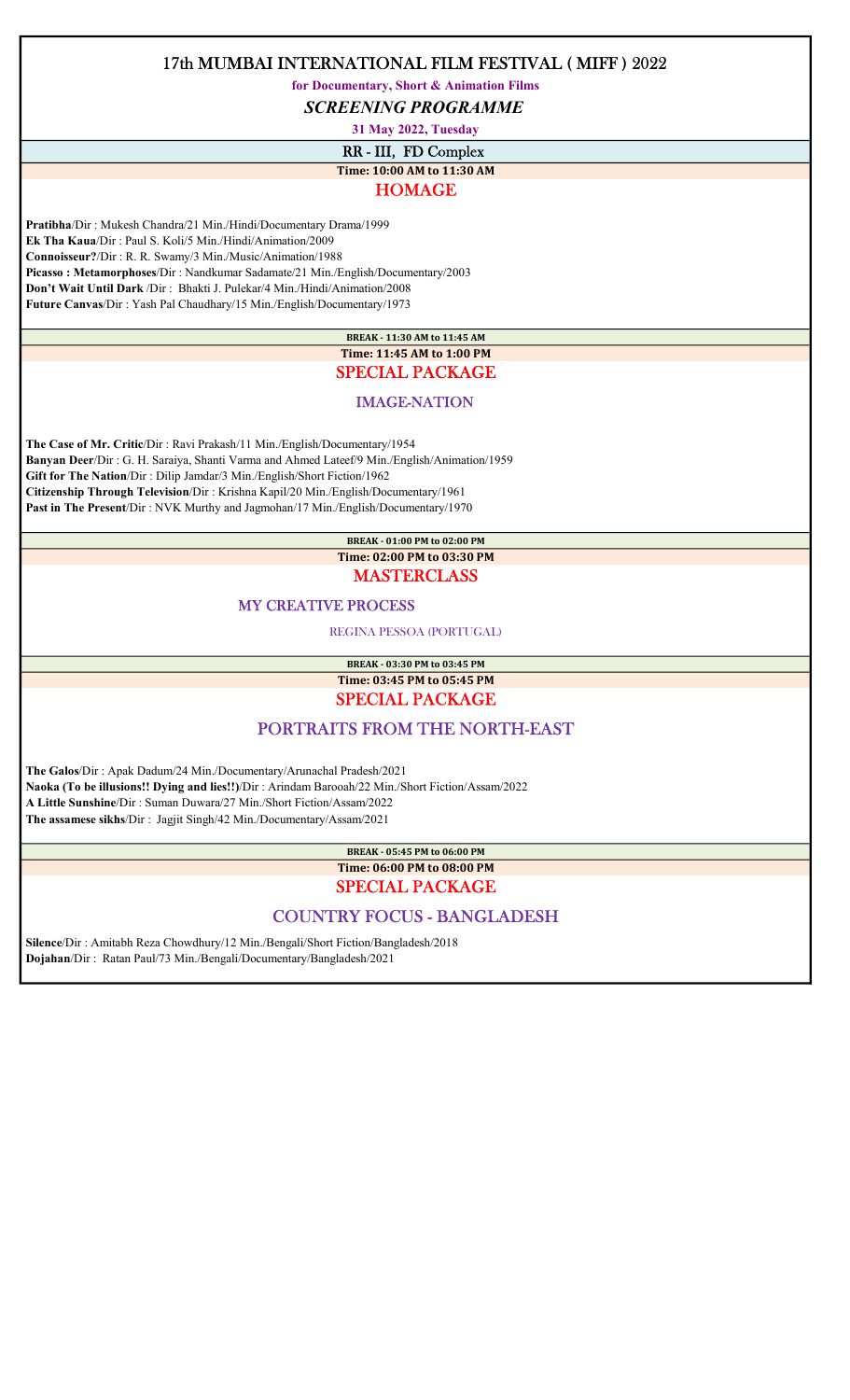for Documentary, Short & Animation Films

SCREENING PROGRAMME

1 June 2022, Wednesday

RR - III, FD Complex

### Time: 10:00 AM to 11:15 AM SPECIAL PACKAGE

## IMAGE-NATION

 Self Portrait/Dir : NK Issar/18 Min./English/Documentary/1966 My Name is Indu/Dir : Vijay B Chandra/15 Min./English/Documentary/1969 Thoughts in a Museum/Dir : S Sukhdev/19 Min./English/Documentary/1968 Lesson (Sabak)/Dir : MS Ganpule/3 Min./English/Animation/1972 Tree of Unity/Dir : VG Samant/4 Min./English/Animation/1972

## BREAK - 11:15 AM to 11:30 AM Time: 11:30 AM to 1:00 PM

## RETROSPECTIVE : ANIMATION

### JANET PERLMAN (CANADA)

 The Tender Tale of Cinderella Penguin/Dir : Janet Perlman/10 Min./Music/Animation/Canada/1981 Sorry Film Not Ready/Dir : Janet Perlman/1 Min./Music/Animation/Canada/2010 Let's Play Like It's 1949/Dir : Janet Perlman/1.30 Min./English/Animation/Canada/2016 My Favorite Things That I Love/Dir : Janet Perlman/4 Min./Music/Animation/Canada/1994 Why Me?/Dir : Janet Perlman/10 Min./English/Animation/Canada/1978 Dinner For Two/Dir : Janet Perlman/7 Min./Music/Animation/Canada/1996 Bully Dance/Dir : Janet Perlman/10 Min./Music/Animation/Canada/2000 Invasion of the Space Lobsters/Dir : Janet Perlman/7 Min./English/Animation/Canada/2005 Monsieur Pug/Dir : Janet Perlman/10 Min./French/Animation/Canada/2014

### BREAK - 01:00 PM to 02:00 PM Time: 02:00 PM to 03:30 PM SPECIAL PACKAGE

## ICELANDIC ANIMATION

 Anna and the moods/Dir : Gunnar Karlsson/27 Min./English/Animation/Iceland/2007 Yes People/Dir : Gísli Darri Halldórsson/8 Min./Icelandic/Animation/Iceland/2020 Kitchen by Measure/Dir : Atli Arnarsson ,Sólrún Ylfa Ingimarsdóttir/13 Min./Icelandic/Animation/Iceland/2020 Pride of Strathmoor/Dir : Einar Baldvin/14 Min./English/Animation/Iceland/2014

### BREAK - 03:30 PM to 03:45 PM Time: 03:45 PM to 05:45 PM SPECIAL PACKAGE

# COUNTRY FOCUS - BANGLADESH

 Jothorleena/Dir : Dilara Begum Jolly/40 Min./Bengali/Documentary/Bangladesh/2019 Born Together/Dir : Shabnam Firdousi/72 Min./Bengali/Documentary/Bangladesh/2016

> BREAK - 05:45 PM to 06:00 PM Time: 06:00 PM to 08:00 PM

# HOMAGE

# IROM MAIPAK - CINEMATOGRAPHER (INDIA)

 The Monpas of Arunachal/Dir : Aribam Syam Sharma/20 Min./English/Documentary/2001 Thang - Ta/Dir : Ronel Hoabam/28 Min./Manipuri (EST)/Documentary/2012 Phum Shang (Floating Life)/Dir : Haobam Paban Kumar/52 Min./Manipuri (EST)/Documentary/2014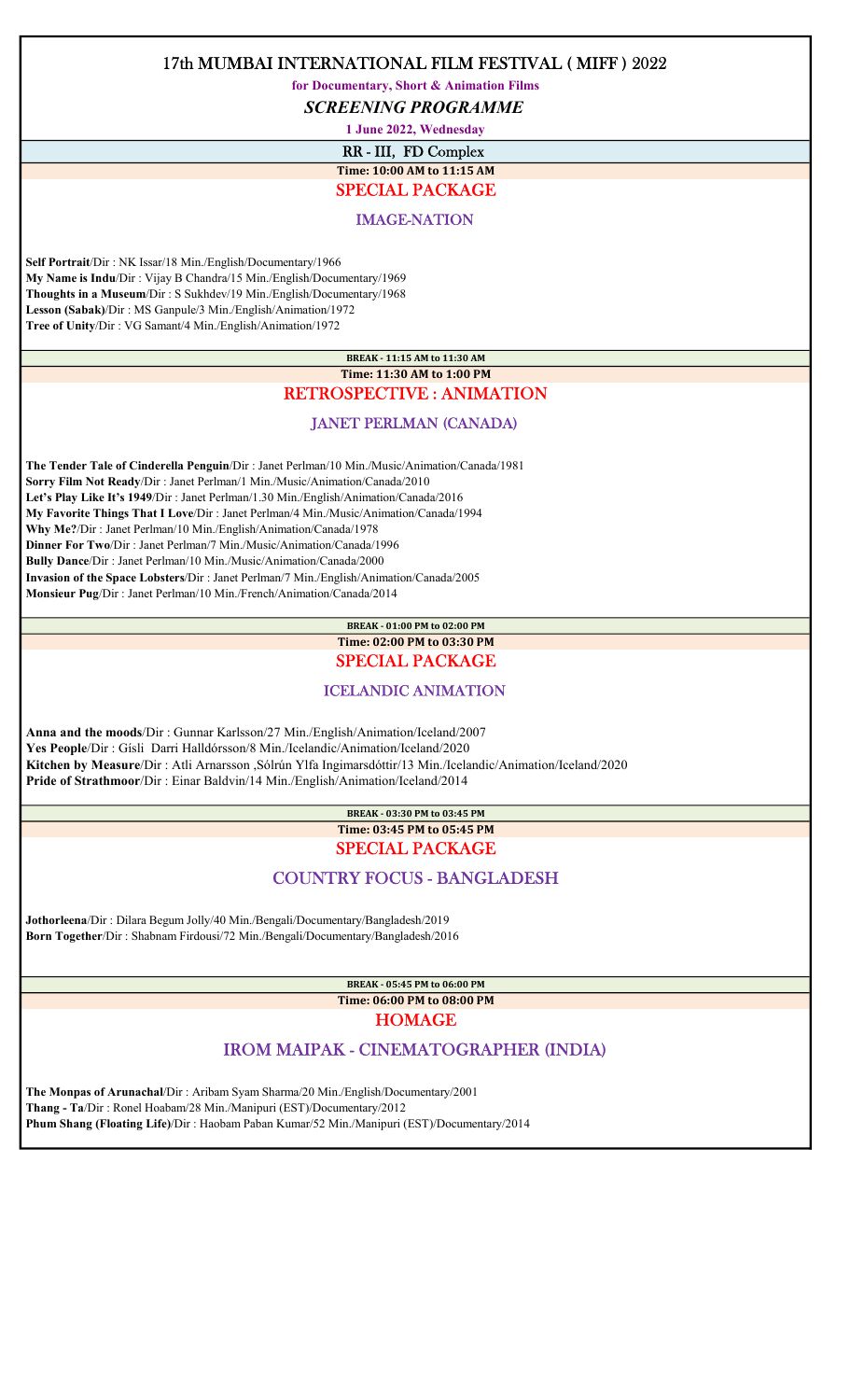for Documentary, Short & Animation Films

SCREENING PROGRAMME

2 June 2022, Thursday

RR - III, FD Complex

### Time: 10:00 AM to 11:15 AM SPECIAL PACKAGE

## IMAGE-NATION

 The Preamble/Dir : GK Gokhale/6 Min./English/Animation/1973 The Elephant/Dir : AR Sen/3 Min./English/Animation/1972 The CBI/Dir : TA Abraham/18 Min./English/Documentary/1973 Film Se Chudiyan/Dir : Raghuvir Kotwal/7 Min./English/Documentary/1973 Newsreel NR1336/10 Min./Hindi/News Reel/1974 Ma Ki Pukar/Dir : S. Sukhdev /9 Min./Hindi/Documentary/1975 I Don't Know Son/Dir : AS Thirumalai/8 Min./English/Documentary/1975

BREAK - 11:15 AM to 11:30 AM

### Time: 11:30 AM to 1:00 PM MASTER CLASS

## THE ART OF STORYTELLING

#### PRASOON JOSHI

MODERATOR : ANANT VIJAY

BREAK - 01:00 PM to 02:00 PM Time: 02:00 PM to 03:30 PM

## RETROSPECTIVE : ANIMATION

## REGINA PESSOA (PORTUGAL)

The Outlaws (Os Salteadores)/Dir : Regina Pessoa, Abi Feijo/14 Min./Animation/Portugal/1993

Stowaway (Clandestino)/Dir : Regina Pessoa, Abi Feijo/7 Min./Animation/Portugal/2000

Night (A Noitre)/Dir : Regina Pessoa/6.35 Min./Animation/Portugal/1999

Tragic Story with Happy Ending (Historia Tragica Com Final Feliz)/Dir : Regina Pessoa/7.46 Min./English/Animation/Portugal/2005

Kali the Little Vampire (Kali,O Pequeno Vampiro)/Dir : Regina Pessoa/9.20 Min./Animation/Portugal/2012

Uncle Thomas: Accounting for the Days (Tio Tomás, A Contabilidade Dos Dias)/Dir : Regina Pessoa/13 Min./Animation/Portugal/2019

### BREAK - 03:30 PM to 03:45 PM Time: 03:45 PM to 05:45 PM SPECIAL PACKAGE

# PORTRAITS FROM THE NORTH-EAST

 The Songs We Sing The Drums We Beat/Dir : Kombang Darang/29 Min./Documentary/Arunachal Pradesh/2021 Sanctuary/Dir : Suraj Duwara/20 Min./Short Fiction/Assam/2021 50 years of Manipuri cinema/Dir : H Paban Kumar/15 Min./Documentary/Manipur/2021 Under the Longfuru Sky/Dir : Kivini Shohe/38 Min./Documentary/Nagaland/2019

### BREAK - 05:45 PM to 06:00 PM Time: 06:00 PM to 08:00 PM SPECIAL PACKAGE

# COUNTRY FOCUS - BANGLADESH

 Not a Penny Not a Gun/Dir : Makbul Chowdhury/40 Min./Bengali/Documentary/Bangladesh/2013 Hasina: A Daughter's Tale/Dir : Piplu Khan/70 Min./Bengali/Documentary/Bangladesh/2018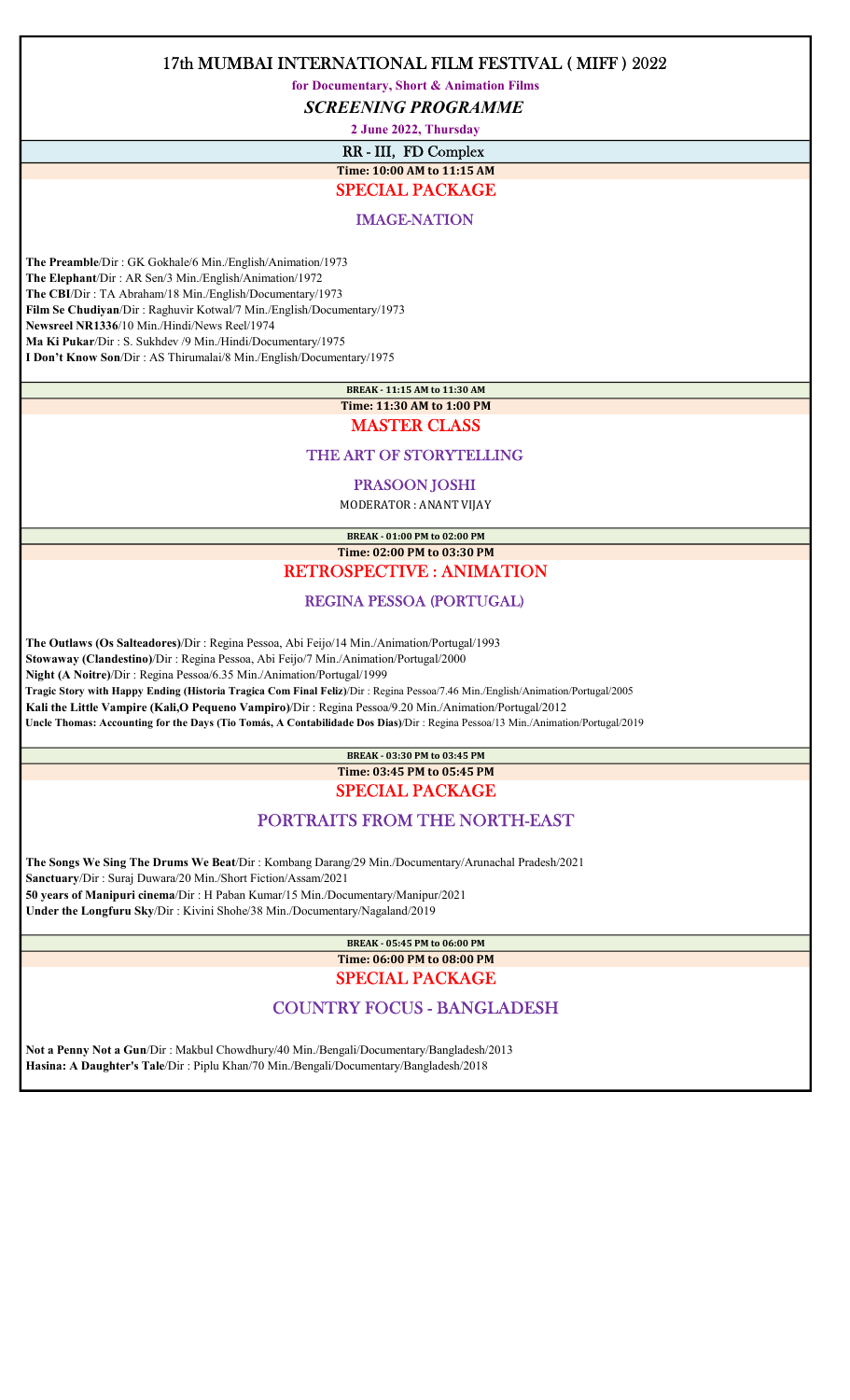for Documentary, Short & Animation Films

SCREENING PROGRAMME

3 June 2022, Friday

RR - III, FD Complex Time: 10:00 AM to 11:15 AM

# SPECIAL PACKAGE

IMAGE-NATION

 Affectionately Yours/Dir : Shankar Gangooli/6 Min./English/Documentary/1981 Crisis on the Campus/Dir : Rabindra Dharmaraj/20 Min./English/Documentary/1971 This Bit of That India/Dir : SNS Sastry/21 Min./English/Documentary/1972 Why Sex Education/Dir : Bhimsain/8 Min./Hindi/Documentary/1985 News Magazine NM0343: A Question Mark/Dir : Girish Vaidya/11 Min./English/News Magazine/1988

> BREAK - 11:15 AM to 11:30 AM Time: 11:30 AM to 1:00 PM

## SPECIAL PACKAGE

ANIM!ARTE

#### INTERNATIONAL STUDENT ANIMATION FESTIVAL OF BRAZIL

 Only a child/Dir : Simone Giampaolo/7 Min./English/Animation/Switzerland/2021 Òsùn's òpárá: when everything is born/Dir : Pâmela Peregrino/4 Min./Portuguese/Stop-Motion Animation/Brazil/2018 Castaway/Dir : Rachel BOSC-BIERNE - Vincent CARRETTE - Simon FABBRI - Marie GAUTHIER - Margo LOPEZ - Léopoldine PERDRIX - Flore-Anne VICTOR /7 Min./No dialogue/3D Animation, Philosophical tale, Fantasy/France/2020 Meow or Never/Dir : Neeraja Raj/10 Min./English/Animation/India/2020 Piou/Dir : Gabryel Souza/2 Min./No dialogue/Animation/Brazil/2020 'El desfile de los ausentes'The March of the Missing/Dir : Marcos Almada Rivero/10 Min./No dialogue/Short Animation/ Mexico/2020 Winner/Dir : Samuel Chovan/4 Min./Music/Short Animation/Slovakia/2021 Oríkì /Dir : Pâmela Peregrino/6 Min./Portuguese/Cartoon Animation/Brazil/2020 The Tree Has Been Planted/Dir : Irene Blei/7 Min./Spanish/Animation/Argentina/2020 Muda/Dir : Isabella Pannain /7 Min./Portuguese/Animation/Brazil/2021 Kaval/Dir : Sasha Stanishik/11 Min./Music/Animation/Macedonia/2020

#### BREAK - 01:00 PM to 02:00 PM Time: 02:00 PM to 03:30 PM

# JURY RETROSPECTIVE

## MINA RAD (FRANCE,IRAN)

The Enchanted Words of the Hupd'äh of the Amazon/Dir : Mina Rad/52 Min./Documentary/France,Brazil/2020

### BREAK - 03:30 PM to 03:45 PM Time: 03:45 PM to 05:45 PM SPECIAL PACKAGE

## PORTRAITS FROM THE NORTH-EAST

 Hun Khirh (The Uncertain Years) /Dir : Napoleon RZ Thanga/59 Min./Documentary/Mizoram/2021 Forging future /Dir : Deep Choudhury/21 Min./Documentary/Assam/2021 The Endless Note Folk Instruments of Sikkim /Dir : Karma Palzor Bhutia/37 Min./Documentary/Sikkim/2014

> BREAK - 05:45 PM to 06:00 PM Time: 06:00 PM to 08:00 PM SPECIAL PACKAGE

# COUNTRY FOCUS - BANGLADESH

 Ripples/Dir : Suborna Senjutee Tushee/45 Min./Bengali/Short Fiction/Bangladesh/2021 Kaan Pete Roi ( Sound of Silence)/Dir : Mafidul Haque/35 Min./Bengali/Documentary/Bangladesh/2009 Jolo Guerrilla (Naval Commando)/Dir : Suman Delowar/52 Min./Bengali/Documentary/Bangladesh/2020